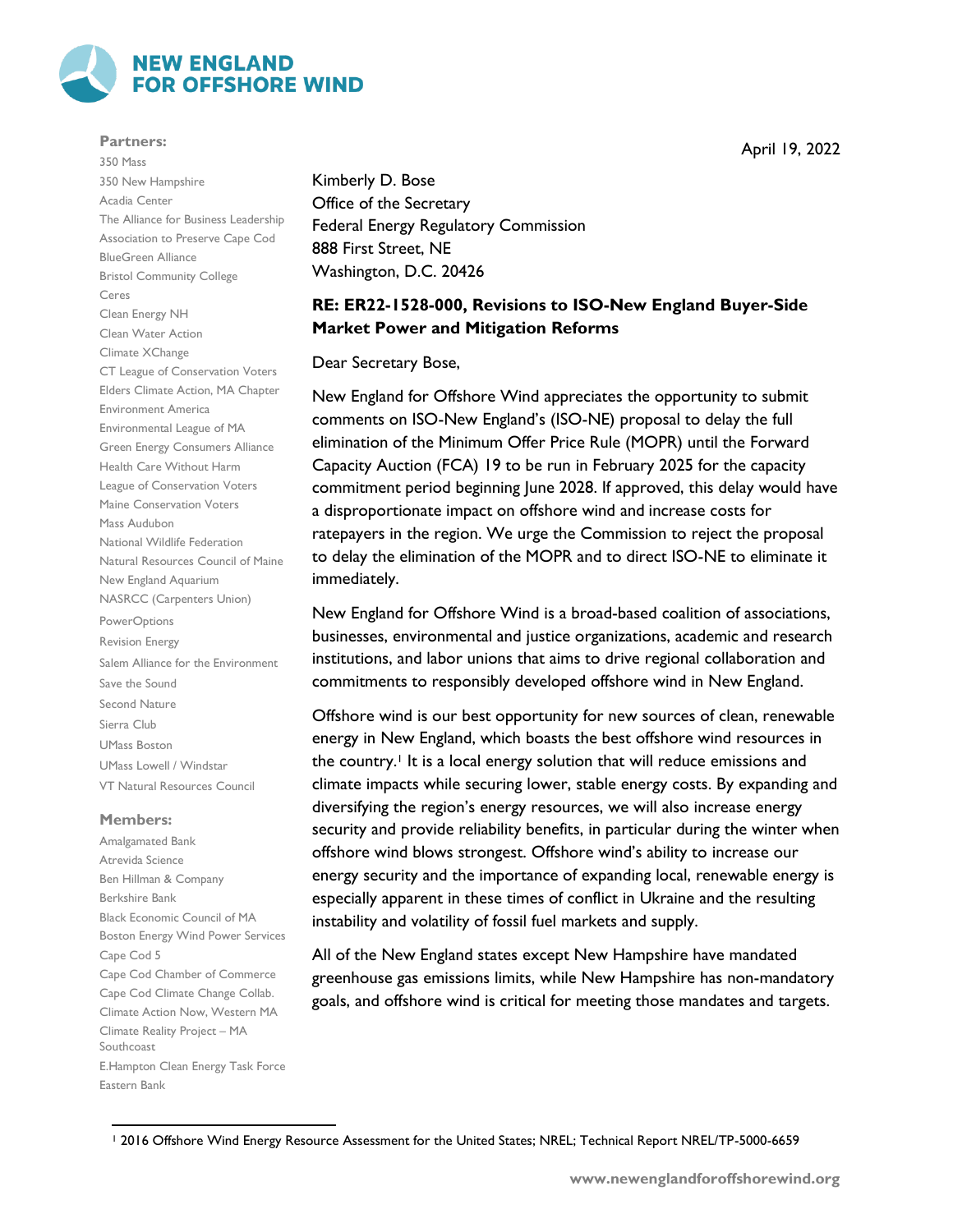## **Members (cont'd):**

Eastern CT Green Action Energy Efficiency Associates, LLC Environmental Council of RI eWind Consultants Faith Communities Enviro. Network Flashover LLC Greater Boston Physicians for Social Responsibility Green Newton Greenwater Marine Sciences Offshore Hollis Line Machine Iron Workers Local 7 IUPAT DC11 Keuka Energy Lautec US Inc. League of Women Voters, MA MA AFL-CIO MassMEP MCAN Mills Public Relations MOCA Westport Mothers Out Front Muggventures Nashoba Conservation Trust New Hampshire Audubon NH Businesses for Social Responsibility NH Citizens for Progress NH EEC Network People's Action for Clean Energy Philip Conkling & Associates POWER-US | MA Rangel Renewables Rhode Island Building Trades Robert E Derecktor Inc. Seacoast Anti-Pollution League Self-Reliance Skunk Works Fund Stantec Turnstone University of Maine Vineyard Power Cooperative Inc.

State and independent analyses show that New England will need 302-45<sup>3</sup> gigawatts (GW) of offshore wind to reach net zero emissions by 2050. To achieve those climate goals, several New England states – Connecticut, Massachusetts, and Rhode Island – have set targets for over 8,000 megawatts (MW) of offshore wind by 2030. Over 4,700 MW of that total is already under contract – including a pilot project in Maine state waters – with more expected in 2023 and 2024.<sup>4</sup>

The table below summarizes the procurements and power purchase agreements the New England States have entered into since January 2018 for offshore wind power:

| ика штегду                                                                                                                                                                                                                                                    |                          |                 |                           |                  |                                                                                 |                                                       |
|---------------------------------------------------------------------------------------------------------------------------------------------------------------------------------------------------------------------------------------------------------------|--------------------------|-----------------|---------------------------|------------------|---------------------------------------------------------------------------------|-------------------------------------------------------|
| itec US Inc.                                                                                                                                                                                                                                                  |                          |                 |                           |                  |                                                                                 |                                                       |
| gue of Women Voters, MA                                                                                                                                                                                                                                       |                          |                 |                           |                  |                                                                                 |                                                       |
| AFL-CIO                                                                                                                                                                                                                                                       |                          |                 |                           |                  |                                                                                 |                                                       |
| ssMEP                                                                                                                                                                                                                                                         |                          |                 |                           |                  |                                                                                 |                                                       |
| AN:                                                                                                                                                                                                                                                           | State                    | Project<br>Name | Nameplate<br>Capacity     | Contract<br>Date | Permitting<br>Status,<br>Estimated<br>Approval<br>Date <sup>s</sup>             | Commercial<br>Operation<br>Date<br>(COD) <sup>6</sup> |
| Is Public Relations                                                                                                                                                                                                                                           |                          |                 |                           |                  |                                                                                 |                                                       |
| <b>CA Westport</b>                                                                                                                                                                                                                                            | <b>MA</b>                | Vineyard Wind   | 800                       | <b>July 2018</b> | Approved                                                                        | 2023                                                  |
| thers Out Front                                                                                                                                                                                                                                               |                          |                 | <b>MW</b>                 |                  |                                                                                 |                                                       |
| ggventures                                                                                                                                                                                                                                                    | $\overline{R}$           | Revolution      | 400                       | May 2018         | In Process,                                                                     | 2025                                                  |
| shoba Conservation Trust                                                                                                                                                                                                                                      |                          | Wind            | <b>MW</b>                 |                  | <b>Estimated July</b>                                                           |                                                       |
| w Hampshire Audubon                                                                                                                                                                                                                                           |                          |                 |                           |                  | 2023                                                                            |                                                       |
| <b>Businesses for Social</b>                                                                                                                                                                                                                                  | $\overline{\text{CT}}$   | Revolution      | 304                       | June 2018        | In Process,                                                                     | 2025                                                  |
| sponsibility                                                                                                                                                                                                                                                  |                          | Wind            | <b>MW</b>                 |                  | <b>Estimated July</b>                                                           |                                                       |
| <b>Citizens for Progress</b>                                                                                                                                                                                                                                  |                          |                 |                           |                  | 2023                                                                            |                                                       |
| <b>I EEC Network</b>                                                                                                                                                                                                                                          | MA                       | Mayflower       | 804<br><b>MW</b>          | October<br>2019  | In Process,                                                                     | 2025                                                  |
| ople's Action for Clean Energy                                                                                                                                                                                                                                |                          | Wind            |                           |                  | <b>Estimated</b>                                                                |                                                       |
| lip Conkling & Associates                                                                                                                                                                                                                                     |                          |                 |                           |                  | January 2024                                                                    |                                                       |
| <b>WER-US   MA</b>                                                                                                                                                                                                                                            | $\overline{\mathsf{ME}}$ | New England     | $\mathbf{H}$<br><b>MW</b> | November<br>2019 | Permitting                                                                      | 2023                                                  |
| ngel Renewables                                                                                                                                                                                                                                               |                          | Aqua Ventus I   |                           |                  | expected to<br>begin summer                                                     |                                                       |
| ode Island Building Trades                                                                                                                                                                                                                                    |                          |                 |                           |                  | 2022*                                                                           |                                                       |
| bert E Derecktor Inc.                                                                                                                                                                                                                                         | $\overline{\text{CT}}$   | Park City Wind  | 804                       | December         | In Process,                                                                     | 2025                                                  |
| coast Anti-Pollution League                                                                                                                                                                                                                                   |                          |                 | <b>MW</b>                 | 2019             | Estimated                                                                       |                                                       |
| f-Reliance                                                                                                                                                                                                                                                    |                          |                 |                           |                  | October 2023                                                                    |                                                       |
| <b>Ink Works Fund</b>                                                                                                                                                                                                                                         | MA                       | Commonwealth    | 1,232                     | April 2022       | In Process,                                                                     | 2027 **                                               |
| ntec                                                                                                                                                                                                                                                          |                          | Wind            | <b>MW</b>                 | (Pending         | <b>Estimated</b>                                                                |                                                       |
| rnstone                                                                                                                                                                                                                                                       |                          |                 |                           | DPU review)      | October 2023                                                                    |                                                       |
| iversity of Maine                                                                                                                                                                                                                                             | <b>MA</b>                | Mayflower       | 400                       | April 2022       | In Process,                                                                     | $2027**$                                              |
| eyard Power Cooperative Inc.                                                                                                                                                                                                                                  |                          | Wind (Residual) | <b>MW</b>                 | (Pending         | <b>Estimated</b>                                                                |                                                       |
|                                                                                                                                                                                                                                                               |                          |                 |                           | DPU review)      | January 2024                                                                    |                                                       |
|                                                                                                                                                                                                                                                               |                          |                 |                           |                  | *Not included on Fast-41 Dashboard, info from New England Aqua Ventus           |                                                       |
|                                                                                                                                                                                                                                                               |                          |                 |                           |                  | ** This is our best estimate for Commercial Operation Dates for these projects. |                                                       |
|                                                                                                                                                                                                                                                               |                          |                 |                           |                  |                                                                                 |                                                       |
|                                                                                                                                                                                                                                                               |                          |                 |                           |                  |                                                                                 |                                                       |
|                                                                                                                                                                                                                                                               |                          |                 |                           |                  |                                                                                 |                                                       |
| <sup>2</sup> "Massachusetts 2050 Decarbonization Roadmap," Massachusetts Executive Office of Energy and Environmental Affairs and The                                                                                                                         |                          |                 |                           |                  |                                                                                 |                                                       |
| Cadmus Group, https://www.mass.gov/doc/ma-2050-decarbonization-roadmap/download.                                                                                                                                                                              |                          |                 |                           |                  |                                                                                 |                                                       |
| <sup>3</sup> Weiss, Jürgen & Hagerty, John Michael, "Achieving 80% GHG Reduction in New England by 2050," The Brattle Group, slide 16,                                                                                                                        |                          |                 |                           |                  |                                                                                 |                                                       |
| brattle.com/wp-content/uploads/2021/05/17233 achieving 80 percent ghg reduction in new england by 20150 september 2019.pdf                                                                                                                                    |                          |                 |                           |                  |                                                                                 |                                                       |
| 4 RI is likely to issue an offshore wind solicitation in August, 2022 – a bill was filed in the General Assembly (S.2583 / H.7971)<br>and is supported by the Governor; MA's next solicitation will conclude in 2024 – statute requires them every 24 months. |                          |                 |                           |                  |                                                                                 |                                                       |
| <sup>5</sup> Fast-41 Dashboard, https://www.permits.performance.gov/projects/fast-41-covered                                                                                                                                                                  |                          |                 |                           |                  |                                                                                 |                                                       |
| 6 ISO-NE MOPR Filing, https://www.iso-ne.com/static-assets/documents/2022/03/mopr removal filing.pdf                                                                                                                                                          |                          |                 |                           |                  |                                                                                 |                                                       |



 $\overline{\phantom{a}}$ <sup>2</sup> "Massachusetts 2050 Decarbonization Roadmap," *Massachusetts Executive Office of Energy and Environmental Affairs* and *The Cadmus Group*, [https://www.mass.gov/doc/ma-2050-decarbonization-roadmap/download.](https://www.mass.gov/doc/ma-2050-decarbonization-roadmap/download)

<sup>3</sup> Weiss, Jürgen & Hagerty, John Michael, "Achieving 80% GHG Reduction in New England by 2050," *The Brattle Group*, slide 16, [brattle.com/wp-content/uploads/2021/05/17233\\_achieving\\_80\\_percent\\_ghg\\_reduction\\_in\\_new\\_england\\_by\\_20150\\_september\\_2019.pdf](https://www.brattle.com/wp-content/uploads/2021/05/17233_achieving_80_percent_ghg_reduction_in_new_england_by_20150_september_2019.pdf) <sup>4</sup> RI is likely to issue an offshore wind solicitation in August, 2022 – a bill was filed in the General Assembly (S.2583 / H.7971)

and is supported by the Governor; MA's next solicitation will conclude in 2024 – statute requires them every 24 months. <sup>5</sup> Fast-41 Dashboard,<https://www.permits.performance.gov/projects/fast-41-covered>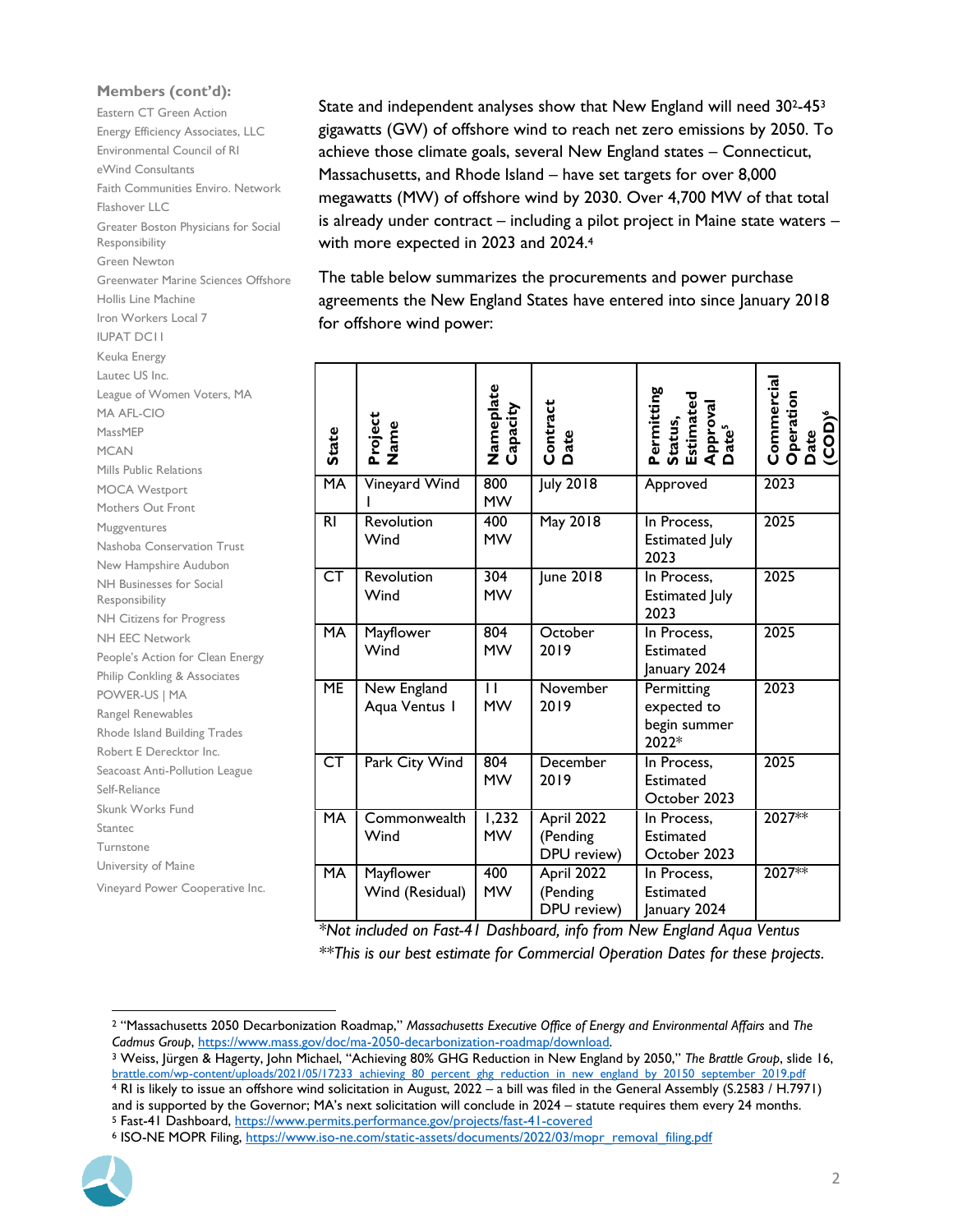One of the arguments that ISO-NE has made for delaying the elimination of the MOPR is that there is uncertainty about whether offshore wind is moving forward. We are confident that these projects are moving forward, and believe the facts speak for themselves:

- Vineyard Wind has started construction on its first project and will be using DEME Offshore and Foss Maritime for the offshore installation process (including installation vessels).<sup>7</sup>
- South Fork Wind (a 132 MW project under contract for the state of New York) received approval from the Bureau of Ocean Energy Management (BOEM) in November 2021 and has broken ground. 8
- Revolution Wind, New England Wind,<sup>9</sup> and Mayflower Wind are moving through the permitting process. BOEM is working on their Draft Environmental Impact Statements (DEIS) and anticipates issuing permits/approval in July 2023, October 2023, and January 2024, respectively.

All of these projects are under contract with electric distribution companies and obligated to come online around their commercial operation dates. In comparison to offshore wind, there is arguably less certainty around the timely development and completion of new fossil fuel projects. Recently, for example, a gas-fired power plant proposed to be sited in Killingly, CT lost its capacity supply obligation due to failure to meet requisite milestones. Without taking a position on that project or other fossil fuel projects, it is clear that state and public opposition to the development of fossil fuel projects is demonstrably increasing. In contrast, despite isolated opposition to offshore wind, there is robust public support and increasing momentum behind these projects. The following signals also point to strong forward momentum for the development of offshore wind in the region:

- The Biden Administration announced a whole-of-government approach to offshore wind, with a goal of developing 30 GW of offshore wind by 2030, with actions by federal agencies including the Bureau of Ocean Energy Management (BOEM) advancing up to 7 new lease sales and environmental reviews for 16 offshore wind projects by 2025; the Department of Transportation (DOT) investing in port infrastructure; and the Department of Energy (DOE) supporting research and development and facilitating access to loans.<sup>10</sup>
- BOEM continues to work through its permitting queue for offshore wind projects. The agency approved two offshore wind projects in 2021 and expects to finish the permitting process for 8 projects in 2023; and
- Following a record-setting lease auction off of New York and New Jersey generating a total of \$4.37 billion in winning bids, BOEM plans to hold up to 6 additional offshore wind lease auctions by 2025, including one in the Gulf of Maine anticipated for 2024.

ISO-NE's proposal to delay the elimination of the MOPR is contrary to state policy and the urgency of addressing climate change. Unfortunately, the delay proposal reflects a persistent resistance at ISO-NE to supporting state-mandated decarbonization efforts by preventing and delaying the fair participation of clean energy in regional markets, including state-sponsored clean energy resources. The urgency of addressing climate change now, not later, was captured most recently in the Sixth Assessment Report of the Intergovernmental Panel on Climate Change (IPCC), which found that the window for reducing

<sup>8</sup> <https://www.maritime-executive.com/article/u-s-approves-south-fork-as-second-major-offshore-wind-farm>

<sup>10</sup> The White House Briefing Room, "FACT SHEET: Biden Administration Jumpstarts Offshore Wind Energy Projects to Create Jobs", [https://www.whitehouse.gov/briefing-room/statements-releases/2021/03/29/fact-sheet-biden-administration-jumpstarts](https://www.whitehouse.gov/briefing-room/statements-releases/2021/03/29/fact-sheet-biden-administration-jumpstarts-offshore-wind-energy-projects-to-create-jobs/)[offshore-wind-energy-projects-to-create-jobs/](https://www.whitehouse.gov/briefing-room/statements-releases/2021/03/29/fact-sheet-biden-administration-jumpstarts-offshore-wind-energy-projects-to-create-jobs/)



 $\overline{\phantom{a}}$ <sup>7</sup> <https://www.workboat.com/wind/vineyard-wind-to-use-deme-offshore-foss-maritime-for-installation>

<sup>9</sup> New England Wind includes the Park City Wind and Commonwealth Wind Projects: [https://www.boem.gov/renewable](https://www.boem.gov/renewable-energy/state-activities/new-england-wind-formerly-vineyard-wind-south)[energy/state-activities/new-england-wind-formerly-vineyard-wind-south](https://www.boem.gov/renewable-energy/state-activities/new-england-wind-formerly-vineyard-wind-south)